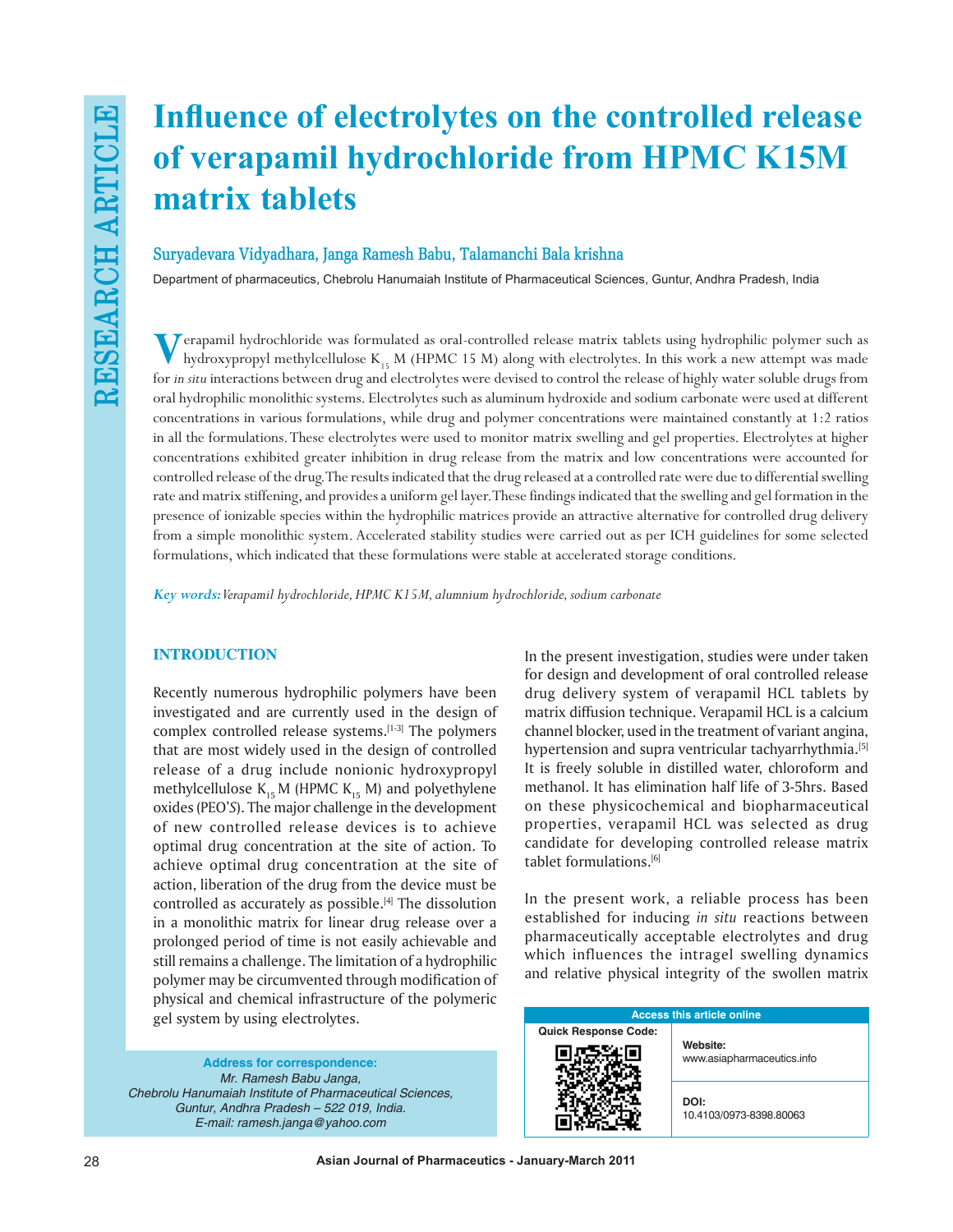structure. Furthermore, that may produce heterogeneous domains with in the swollen gel boundary.

In the past, alkaline compounds (or) buffers have been included in solid oral formulations for several acidic drugs that undergo dissolution rate limited absorption.[7] The same principle of addition of buffers, osmotically active agents, surfactants (or) combinations thereof has also been utilized to control the swelling of hydrophilic polymers with different coating and inclusion techniques.[8] However more specific strategy has been employed to apply the same principle to design a simple directly compressible, monolithic controlled release system. In general the application of buffers and ionizable compounds in dosage form design has essentially been limited to the minimization of localized GIT adverse effects and the solubility dependency of poorly soluble compounds.[9,10]

The aim of this work was to provide and expand on a means to design, formulate and develop a novel oral monolithic, controlled release tablet dosage form of a drug that may be tailored to provide quasi steady state drug release over an extended period of time.<sup>[11]</sup> The rationale behind the mechanism and dynamics of electrolytes induced matrix stiffening and structural changes to the gel is the basis of controlled drug release has also been elucidated.

## **MATERIALS AND METHODS**

#### **Materials**

Verapamil Hcl (Gift sample from Pellets Pharma Limited, Hyderabad), Hydroxy propyl Methyl Cellulose  $K_{15}$  M (HPMC K<sub>15</sub>M) (Gift sample from MS Colorcon Asia limited, Mumbai), Microcrystalline Cellulose (MCC) (Gift sample from Pellets Pharma limited, Hyderabad), Aluminum Hydroxide, Sodium Carbonate and Talc were of analytical grades procured commercially.

### **Preparation of matrix tablets**

The controlled release monolithic tablet formulation consisted of a polymer, drug and electrolyte. The ratio of drug and polymer was always maintained at 1:1 levels, while the electrolyte content was varied. The materials are individually passed through sieve no: 60 and blended for 15mins in a double cone blender. The powder mixture was lubricated with 1% talc and compressed into tablets using a 10 station rotary punching machine (Minipress). To minimize processing variables, all batches of tablets were compressed under identical conditions.

### **Evaluation of physical parameters**

The physical parameters such as hardness, friability, weight uniformity and drug content were evaluated for the prepared matrix tablets as per the standards of official compendium.[12]

## **Determination of swelling index**

The swelling behavior of a dosage unit was measured by studying its weight gain. The swelling index of tablets was determined by placing the tablets in the basket of dissolution apparatus using dissolution medium 0.1 N Hcl at  $37\pm0.5^{\circ}$ C. After 0.5, one, two, three, four, five, six, seven and eight hours. Each dissolution basket containing tablet was withdrawn and blotted with tissue paper to remove the excess water and weighed on the analytical balance. The experiment was performed in triplicate for each time point the swelling index was calculated by the following formula.[13]

Swelling Swelling  $=$  Wet weight of tablet - Dry weight of tablet<br>Index  $=$  Dry weight of tablet Dry weight of tablet

#### **Drug release studies**

Dissolution studies on all the formulation were performed in a calibrated 8 station dissolution apparatus equipped with paddles employing 900 ml of 0.1N Hcl as a medium.<sup>[14]</sup> The paddles were operated to rotate at 100 rpm and the temperature was maintained at  $37\pm1\degree$ C $\pm$  throughout the experiment. Samples were withdrawn at regular intervals up to 12 hours and each time samples were replaced with equal volume of fresh medium to maintain the volume of dissolution medium constant throughout the experiment. Drug content of the samples were determined by ELICO Double beam UV spectrophotometer at 278 nm, after suitable dilution. To analyze the mechanism of drug release studies from the obtained data, various calculation were analyzed based on the equation, first order constant, Higuchi constant, and the koresmeyer peppas constant respectively. The following are the equations used:

| $InQ = k.t$ |  |
|-------------|--|
|-------------|--|

$$
Q = k.t
$$

$$
M_{v}M_{\infty} = kt^{n}
$$

where Q in the equation $[1]$  is cumulative percent drug remained, while  $Q$  in the equation<sup>[2]</sup> is cumulative amount of drug released, M<sub>(</sub>/M<sub>∞</sub> is the fraction of drug released, **t** is the release time and **k** is the constant incorporating the structural and geometrical characteristics of the release device. If the value of n=0.45 indicates Case I (Fickian) diffusion or square root of time kinetics,  $0.45 < n < 0.89$  indicates anomalous (non Fickian, drug diffusion in the hydrated matrix and the polymer relaxation) diffusion, n=0.89 indicates case II transport and n>0.89 indicates super case II transport (18). Linear regression analysis was performed for all these equations and regression coefficients (**r**) are determined.

## **RESULTS AND DISCUSSION**

The present study was under taken for design and evaluation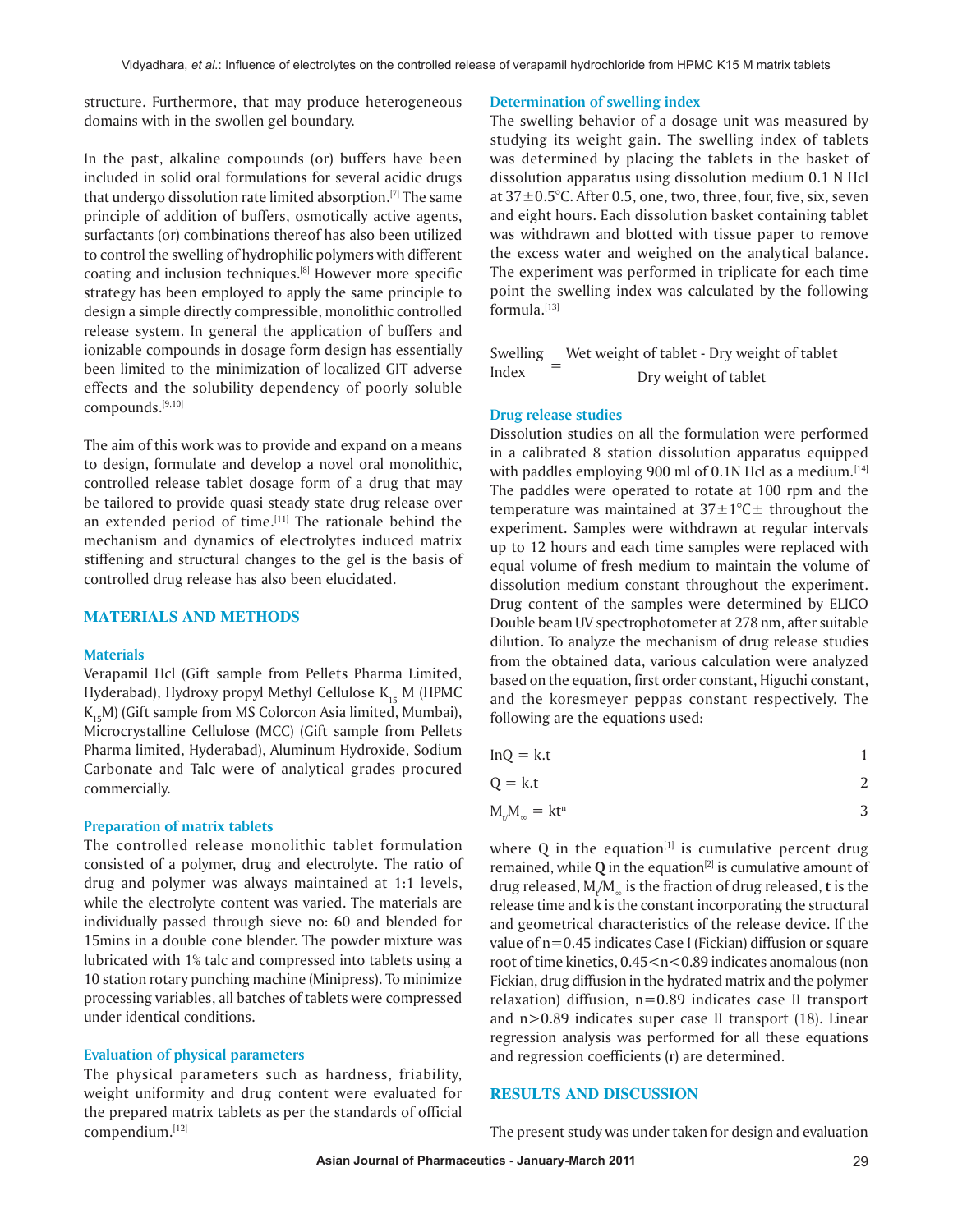|    | S. no Ingredients  | <b>Formulations</b> |                |                |     |     |     |     |     |     |                 |     |                 |
|----|--------------------|---------------------|----------------|----------------|-----|-----|-----|-----|-----|-----|-----------------|-----|-----------------|
|    |                    | F <sub>1</sub>      | F <sub>2</sub> | F <sub>3</sub> | F4  | F5  | F6  | F7  | F8  | F9  | F <sub>10</sub> | F11 | F <sub>12</sub> |
| -1 | Verapamil Hcl      | 120                 | 120            | 120            | 120 | 120 | 120 | 120 | 120 | 120 | 120             | 120 | 120             |
| 2  | HPMC K 15M         | 60                  | 120            | 120            | 120 | 120 | 120 | 120 | 120 | 120 | 120             | 120 | 120             |
| 3  | Sodium Carbonate   |                     |                | 10             | 20  | 30  | 40  | 50  |     |     |                 |     |                 |
| 4  | Aluminum Hydroxide |                     |                |                |     |     |     | -   | 10  | 20  | 30              | 40  | 50              |
| 5  | <b>MCC</b>         | 118                 | 38             | 47             | 37  | 27  | 17  | 07  | 47  | 37  | 27              | 17  | 07              |
| 6  | Talc               | 2                   | 2              | 3              | 3   | 3   | 3   | 3   | 3   | 3   | 3               | 3   | 3               |
|    | Total weight       | 300                 | 300            | 300            | 300 | 300 | 300 | 300 | 300 | 300 | 300             | 300 | 300             |

**Table 1: Composition of various controlled release matrix tablets of verapamil Hcl**



**Figure 1:** Drug release profiles of various controlled release formulations of verapamil hydrochloride with microcrystalline cellulose

of the controlled release matrix tablets of verapamil hydrochloride with HPMC  $K_{15}M$ , by employing electrolytes as drug release retardants.

All batches of tablets were produced under similar conditions to avoid processing variables. The compositions of various matrix tablets were given in Table 1. These tablets were preliminarily evaluated for various physical parameters such as weight uniformity, hardness, friability and drug content.

All batches of tablets with different electrolyte composition were within the weight range of 290 -310 mg. Hardness of the matrix tablet formulations were constant for all batches maintained at  $5 - 6$  kg/cm<sup>2</sup>. Friability loss for the formulations was negligible and was less than 0.2% for all the batches. Drug content was uniform in all the batches of matrix tablet formulations. All the matrix tablets were prepared under identical conditions and were found to be stable. The results of physical parameters evaluated for various matrix tablets were given in Table 2.

From the *in vitro* dissolution studies, showed greater inhibition of release rate of verapamil from the tablet matrix. The dissolution profiles of various matrix tablets were shown in Figures 1, 2 and 3 and then their corresponding kinetic data was shown in Table 3. By the incorporation of electrolyte into hydrophilic monolithic tablet matrices, it was possible to reduce the release rate of drug over an extended period



**Figure 2:** Drug release profiles of various controlled release formulations of verapamil hydrochloride with aluminium hydroxide



**Figure 3:** Drug release profiles of various controlled release formulations of verapamil hydrochloride with sodium carbonates

of time. The inclusion of electrolytes within a swollen matrix for controlling the release rate of verapamil may lead to the formation of free base of verapamil and fundamental structural changes in gel boundary, thus inducing the textual variations in the swollen matrix. It appears that electrolyte induced buffer threshold within the matrix place an essential role in effective interaction with drug and textural changes. Further it may be due to higher pKa values of electrolytes, which can display higher buffer threshold for maintaining suitable pH inside the matrix. Electrolytes such as aluminum hydroxide and sodium carbonate with pH values greater than 7.0 might exert a better and desired control on drug release from matrix tablet. The following mechanism may prevail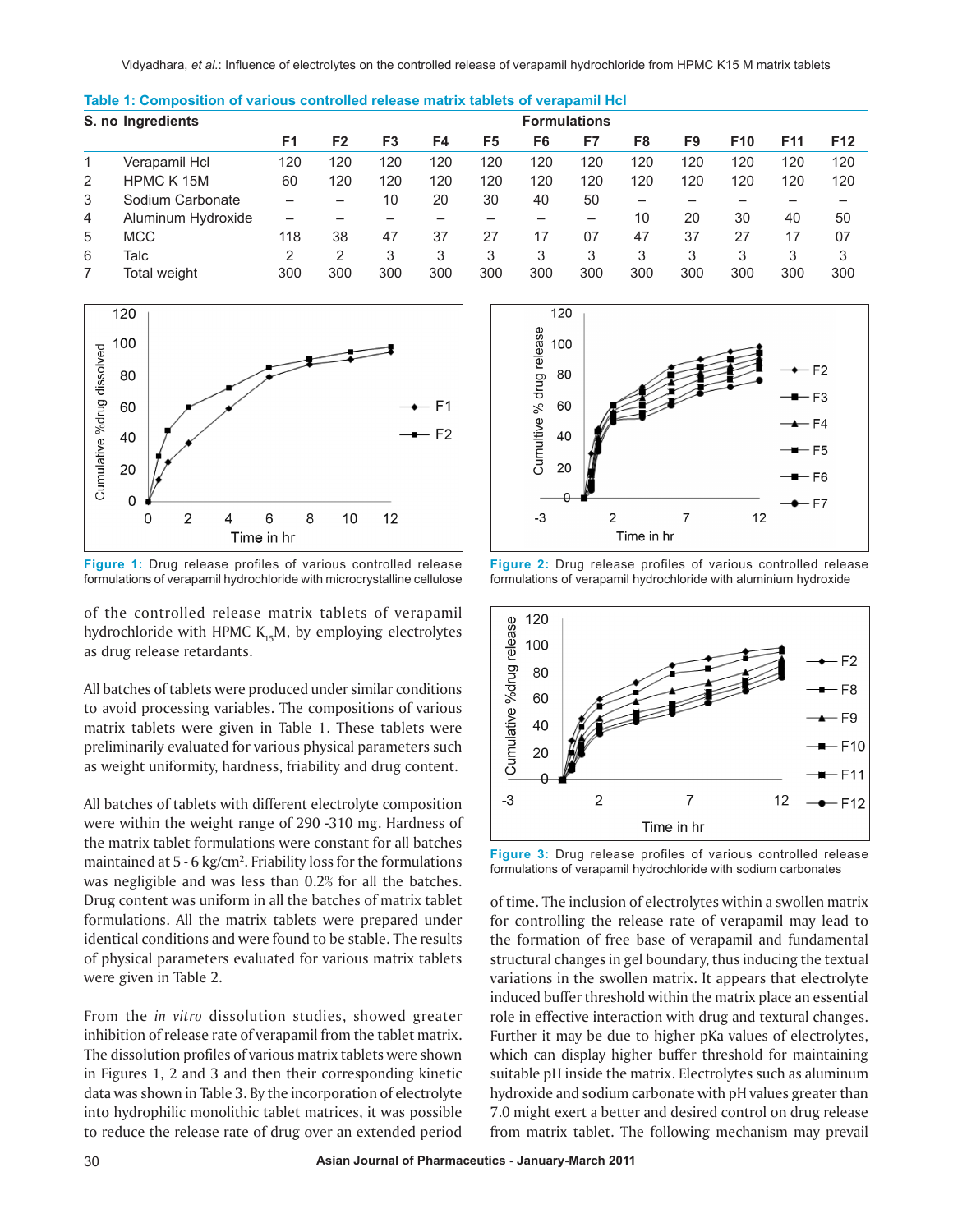Vidyadhara, *et al.*: Influence of electrolytes on the controlled release of verapamil hydrochloride from HPMC K15 M matrix tablets

|                 | Formulations Weight uniformity (mg) $n = 20$ Hardness (kg/m <sup>2</sup> ) $n = 6$ Friability (%) $n = 20$ Drug content (mg/tab) $n = 6$ |               |      |               |
|-----------------|------------------------------------------------------------------------------------------------------------------------------------------|---------------|------|---------------|
| F <sub>1</sub>  | $298 + 3.0$                                                                                                                              | $6.5 \pm 0.3$ | 0.20 | $120 \pm 0.5$ |
| F <sub>2</sub>  | 299±3.0                                                                                                                                  | $5.9 \pm 0.5$ | 0.21 | 119±0.4       |
| F <sub>3</sub>  | 299±4.0                                                                                                                                  | $5.5 \pm 0.2$ | 0.25 | $118 + 0.5$   |
| F4              | $298 + 3.0$                                                                                                                              | $5.7 \pm 0.4$ | 0.20 | $119+0.7$     |
| F <sub>5</sub>  | $298 \pm 3.0$                                                                                                                            | $6.1 \pm 0.4$ | 0.23 | $119 \pm 0.5$ |
| F <sub>6</sub>  | $300\pm2.0$                                                                                                                              | $6.4 \pm 0.2$ | 0.25 | $120 \pm 0.4$ |
| F7              | $298 + 3.0$                                                                                                                              | $6.6{\pm}0.3$ | 0.22 | 119±0.5       |
| F <sub>8</sub>  | $299 \pm 2.0$                                                                                                                            | $7.0 \pm 0.4$ | 0.23 | 119±0.4       |
| F <sub>9</sub>  | 299±3.0                                                                                                                                  | $6.4 \pm 0.5$ | 0.21 | $120 \pm 0.4$ |
| F <sub>10</sub> | $300\pm2.0$                                                                                                                              | $6.1 \pm 0.2$ | 0.25 | 119±0.5       |
| F <sub>11</sub> | $300\pm2.0$                                                                                                                              | $6.4 \pm 0.5$ | 0.22 | 119±0.4       |
| F <sub>12</sub> | $298 \pm 3.0$                                                                                                                            | $6.6 \pm 0.4$ | 0.24 | $120 \pm 0.5$ |

## **Table 2: Physical parameters of verapamil HCl matrix tablets**

#### **Table 3: Kinetic Parameters of verapamil Hcl matrix tablets**

| S. no | <b>Formulations</b> | First Order (hr <sup>-1</sup> ) | r-value | Higuchi Constant (mg <sup>1/2</sup> ) | r-value | Peppas Constant (n) | r-value |
|-------|---------------------|---------------------------------|---------|---------------------------------------|---------|---------------------|---------|
|       | F <sub>1</sub>      | 0.347                           | 0.994   | 80.09                                 | 0.984   | 0.154               | 0.981   |
| 2     | F <sub>2</sub>      | 0.135                           | 0.995   | 41.36                                 | 0.964   | 0.177               | 0.977   |
| 3     | F <sub>3</sub>      | 0.186                           | 0.993   | 41.37                                 | 0.974   | 0.300               | 0.968   |
| 4     | F4                  | 0.162                           | 0.977   | 49.34                                 | 0.991   | 0.233               | 0.992   |
| 5     | F <sub>5</sub>      | 0.218                           | 0.902   | 49.89                                 | 0.996   | 0.324               | 0.980   |
| 6     | F <sub>6</sub>      | 0.132                           | 0.967   | 43.75                                 | 0.963   | 0.474               | 0.965   |
| 7     | F7                  | 0.069                           | 0.954   | 65.62                                 | 0.967   | 0.525               | 0.977   |
| 8     | F <sub>8</sub>      | 0.135                           | 0.981   | 66.18                                 | 0.985   | 0.416               | 0.991   |
| 9     | F <sub>9</sub>      | 0.107                           | 0.964   | 65.78                                 | 0.986   | 0.546               | 0.968   |
| 10    | F <sub>10</sub>     | 0.085                           | 0.971   | 58.33                                 | 0.978   | 0.659               | 0.951   |
| 11    | F <sub>11</sub>     | 0.180                           | 0.948   | 8S0.21                                | 0.964   | 0.216               | 0.991   |
| 12    | F <sub>12</sub>     | 0.323                           | 0.992   | 49.64                                 | 0.983   | 0.874               | 0.936   |

**Table 4: Swelling characteristics of various matrix tablet formulations**

|                 | Formulations Swelling index (%) at various time intervals (hr) |      |      |  |  |  |  |
|-----------------|----------------------------------------------------------------|------|------|--|--|--|--|
|                 | $\mathbf{2}$                                                   | 6    | 12   |  |  |  |  |
| F <sub>1</sub>  | 31.2                                                           | 73.4 |      |  |  |  |  |
| F <sub>2</sub>  | 26.2                                                           | 53.3 | 89.7 |  |  |  |  |
| F <sub>3</sub>  | 22.4                                                           | 52.1 | 88.6 |  |  |  |  |
| F <sub>4</sub>  | 20.3                                                           | 51.8 | 86.9 |  |  |  |  |
| F <sub>5</sub>  | 18.9                                                           | 49.9 | 76.2 |  |  |  |  |
| F <sub>6</sub>  | 16.6                                                           | 47.8 | 72.3 |  |  |  |  |
| F7              | 11.3                                                           | 47.2 | 66.7 |  |  |  |  |
| F <sub>8</sub>  | 20.7                                                           | 51.8 | 86.4 |  |  |  |  |
| F <sub>9</sub>  | 18.2                                                           | 50.7 | 82.8 |  |  |  |  |
| F <sub>10</sub> | 16.3                                                           | 48.9 | 78.3 |  |  |  |  |
| F <sub>11</sub> | 12.1                                                           | 48.2 | 72.1 |  |  |  |  |
| F <sub>12</sub> | 9.8                                                            | 47.1 | 69.8 |  |  |  |  |

during the period of drug release from the swollen intragel structure. As the dissolution medium enters the periphery of the tablet, there is a rapid electrolyte water interaction with significant chemical reaction through electrolyte solubilization and subsequent events that may lead to both initial suppression and later enhancement of polymer swelling. During this infiltration process, the electrolyte present in the gel boundary could have been converted to chloride form (for example sodium carbonate and sodium chloride) due to which the hydrochloride form of Verapamil hydrochloride lead to the formation of free base of Verapamil. The formation of free base might cause matrix stiffening. The passive and actively formed electrolytes within the gel matrix would compete for water leading to dehydration of polymer molecules, thus leading to suppression of initial swelling which was seen up to 2 to 3 hours with formulations containing high concentration of electrolytes. After 3 hour the water attracted by electrolytes into the polymer matrix could result in solubilizing the drug molecules which would diffuse by penetration of water leading to enhancement of swelling. The swelling index characteristics of various matrix tablets were given in Table 4. From these alterations and mechanisms of intragel changes, it appears possibility to inhibit drug dissolution rate. This inhibition in dissolution rate appears to be a time- dependent phenomenon. Since, as more water enters the gel matrix layer -by- layer, the electrolytes and their by products are diluted and any drug base may revert to its hydrochloride form, which is subsequently released.[15]

## **CONCLUSION**

This work has provided a novel and a simple approach to formulate an oral, swellable monolithic controlled release